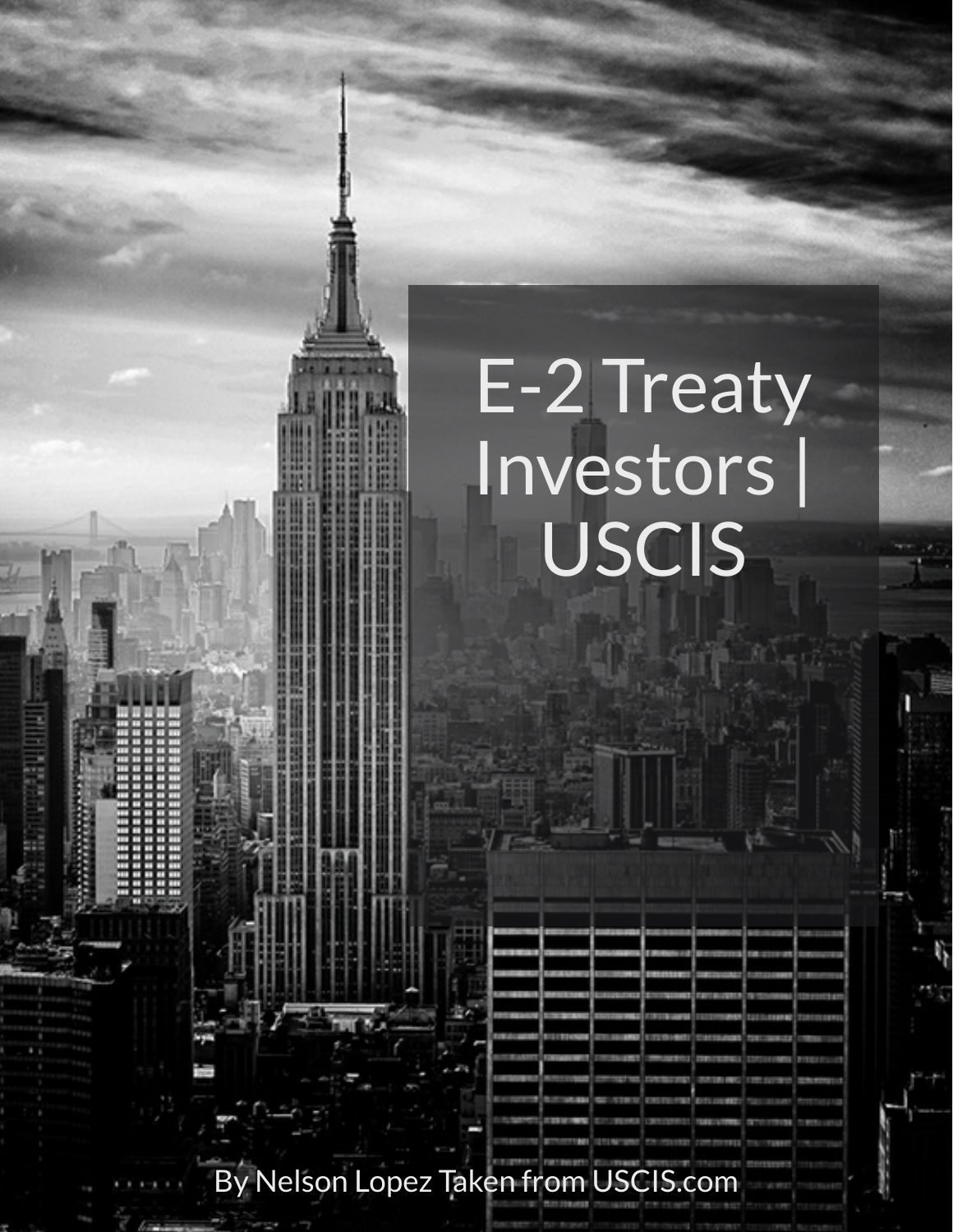The E-2 nonimmigrant classification allows a national of a treaty country (a country with which the United States maintains a treaty of commerce and navigation) to be admitted to the United States when investing a substantial amount of capital in a U.S. business. Certain employees of such a person or of a qualifying organization may also be eligible for this classification. (For dependent family members, see "Family of E-2 Treaty Investors and Employees" below.)

#### Who May File for Change of Status to E-2 Classification

If the treaty investor is currently in the United States in a lawful nonimmigrant status, he or she may file Form I-129 to request a change of status to E-2 classification. If the desired employee is currently in the United States in a lawful nonimmigrant status, the qualifying employer may file Form I-129 on the employee's behalf.

#### How to Obtain E-2 Classification if Outside the United States

A request for E-2 classification may not be made on Form I-129 if the person being filed for is physically outside the United States. Interested parties should refer to the U.S. Department of State website for further information about applying for an E-2 nonimmigrant visa abroad. Upon issuance of a visa, the person may then apply to a DHS immigration officer at a U.S. port of entry for admission as an E-2 nonimmigrant.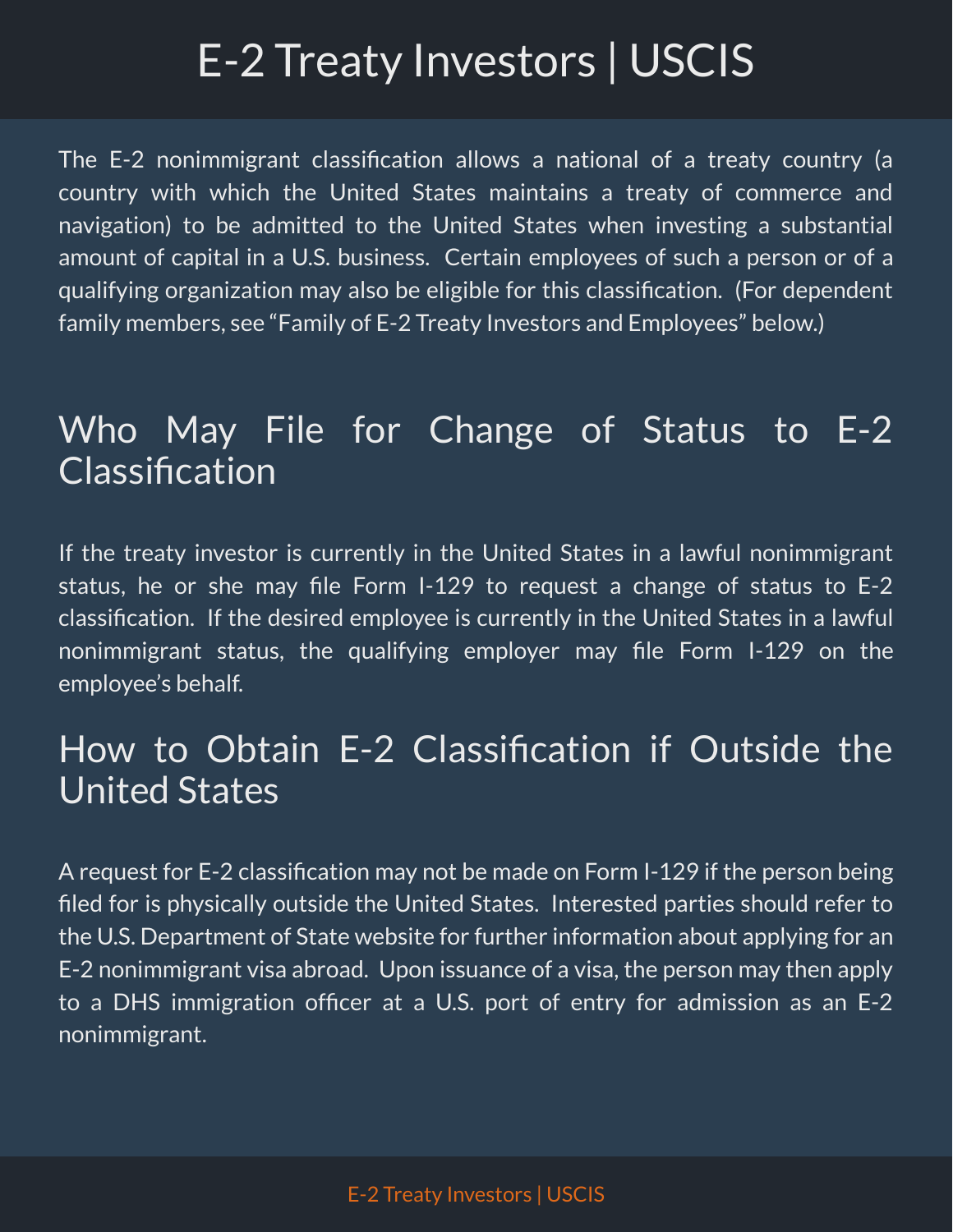#### General Qualifications of a Treaty Investor

To qualify for E-2 classification, the treaty investor must:

- Be a national of a country with which the United States maintains a treaty of commerce and navigation
- Have invested, or be actively in the process of investing, a substantial amount of capital in a bona fide enterprise in the United States
- Be seeking to enter the United States solely to develop and direct the investment enterprise. This is established by showing at least 50% ownership of the enterprise or possession of operational control through a managerial position or other corporate device.

An *investment* is the treaty investor's placing of capital, including funds and/or other assets, at risk in the commercial sense with the objective of generating a profit. The capital must be subject to partial or total loss if the investment fails. The treaty investor must show that the funds have not been obtained, directly or indirectly, from criminal activity. See 8 CFR 214.2(e)(12) for more information.

#### A substantial amount of capital is:

- Substantial in relationship to the total cost of either purchasing an established enterprise or establishing a new one
- Sufficient to ensure the treaty investor's financial commitment to the successful operation of the enterprise
- Of a magnitude to support the likelihood that the treaty investor will successfully develop and direct the enterprise. The lower the cost of the enterprise, the higher, proportionately, the investment must be to be considered substantial.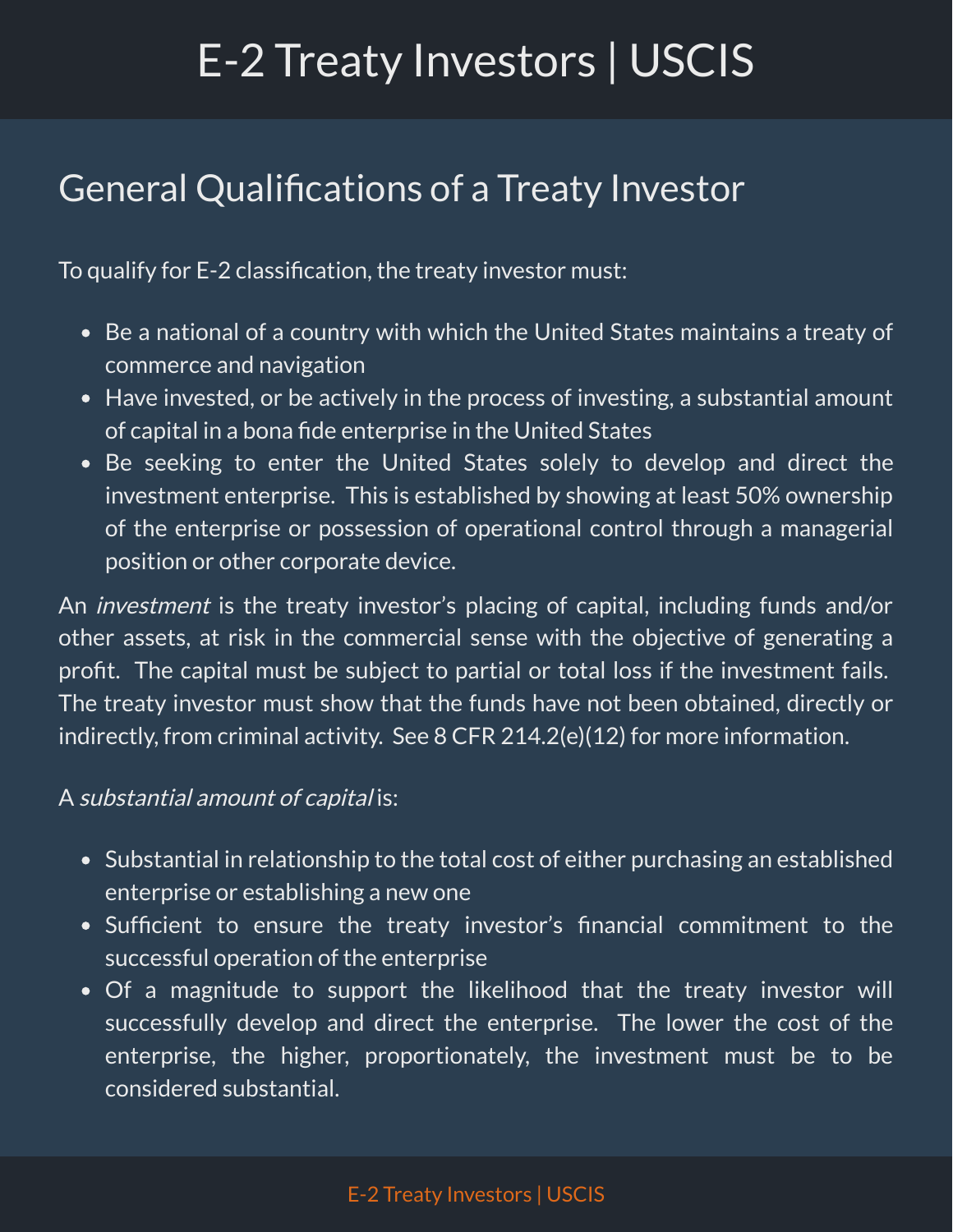A bona fide enterprise refers to a real, active and operating commercial or entrepreneurial undertaking which produces services or goods for profit. It must meet applicable legal requirements for doing business within its jurisdiction.

#### Marginal Enterprises

The investment enterprise may not be marginal. A marginal enterprise is one that does not have the present or future capacity to generate more than enough income to provide a minimal living for the treaty investor and his or her family. Depending on the facts, a new enterprise might not be considered marginal even if it lacks the current capacity to generate such income. In such cases, however, the enterprise should have the capacity to generate such income within five years from the date that the treaty investor's E-2 classification begins. See 8 CFR 214.2(e)(15).

#### General Qualifications of the Employee of a Treaty Investor

To qualify for E-2 classification, the employee of a treaty investor must:

- Be the same nationality of the principal alien employer (who must have the nationality of the treaty country)
- Meet the definition of "employee" under relevant law
- Either be engaging in duties of an executive or supervisory character, or if employed in a lesser capacity, have special qualifications.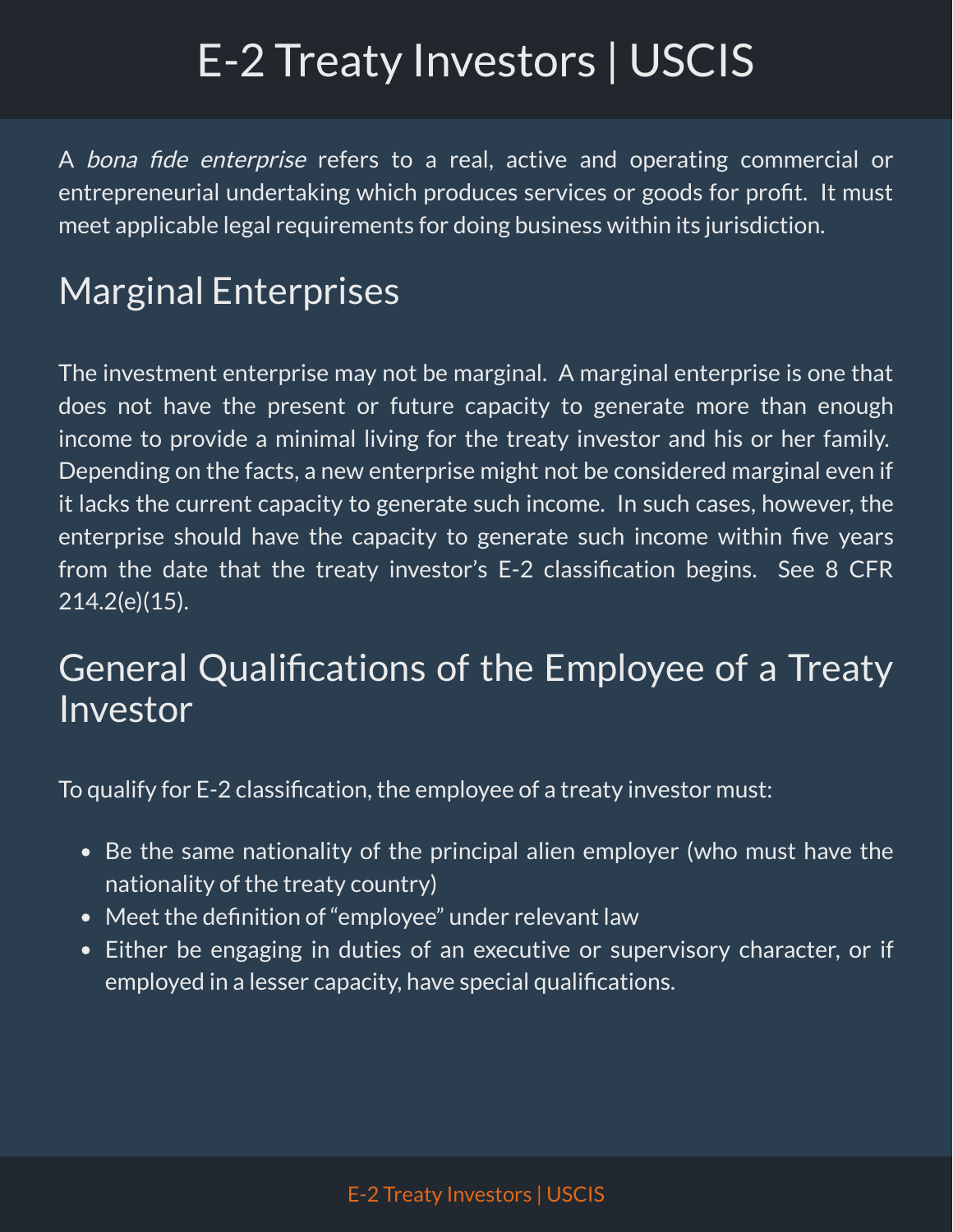If the principal alien employer is not an individual, it must be an enterprise or organization at least 50% owned by persons in the United States who have the nationality of the treaty country. These owners must be maintaining nonimmigrant treaty investor status. If the owners are not in the United States, they must be, if they were to seek admission to this country, classifiable as nonimmigrant treaty investors. See 8 CFR 214.2(e)(3)(ii).

Duties which are of an *executive or supervisory character* are those which primarily provide the employee ultimate control and responsibility for the organization's overall operation, or a major component of it. See 8 CFR 214.2(e)  $(17)$  for a more complete definition.

Special qualifications are skills which make the employee's services essential to the efficient operation of the business. There are several qualities or circumstances which could, depending on the facts, meet this requirement. These include, but are not limited to:

- The degree of proven expertise in the employee's area of operations
- Whether others possess the employee's specific skills
- The salary that the special qualifications can command
- Whether the skills and qualifications are readily available in the United States.

Knowledge of a foreign language and culture does not, by itself, meet this requirement. Note that in some cases a skill that is essential at one point in time may become commonplace, and therefore no longer qualifying, at a later date. See 8 CFR 214.2(e)(18) for a more complete definition.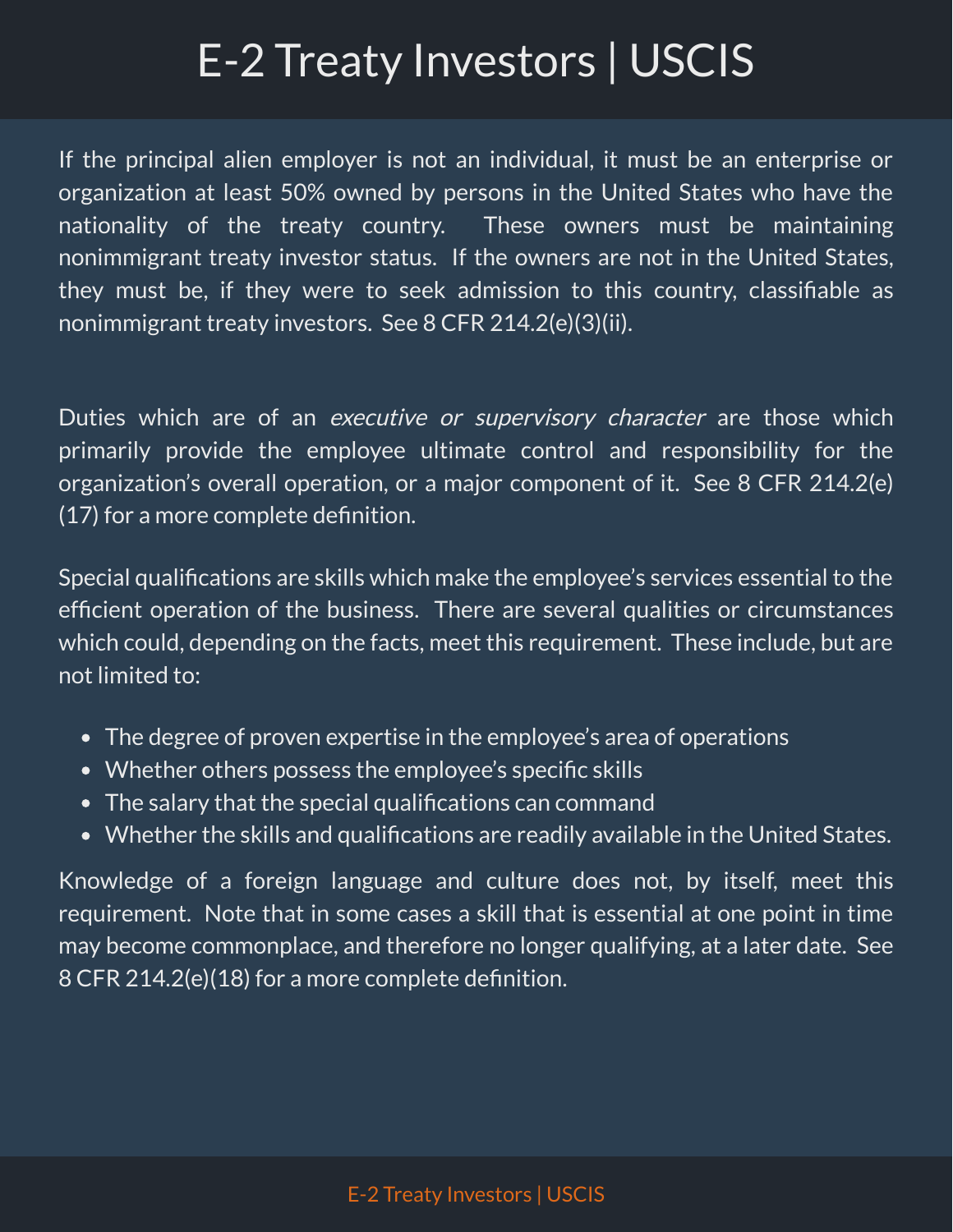#### Period of Stay

Qualified treaty investors and employees will be allowed a maximum initial stay of two years. Requests for extension of stay may be granted in increments of up to two years each. There is no maximum limit to the number of extensions an E-2 nonimmigrant may be granted. All E-2 nonimmigrants, however, must maintain an intention to depart the United States when their status expires or is terminated.

An E-2 nonimmigrant who travels abroad may generally be granted an automatic two-year period of readmission when returning to the United States. It is generally not necessary to file a new Form I-129 with USCIS in this situation.

#### Terms and Conditions of E-2 Status

A treaty investor or employee may only work in the activity for which he or she was approved at the time the classification was granted. An E-2 employee, however, may also work for the treaty organization's parent company or one of its subsidiaries as long as the:

- Relationship between the organizations is established
- Subsidiary employment requires executive, supervisory, or essential skills
- Terms and conditions of employment have not otherwise changed.

See 8 CFR 214.2(e)(8)(ii) for details.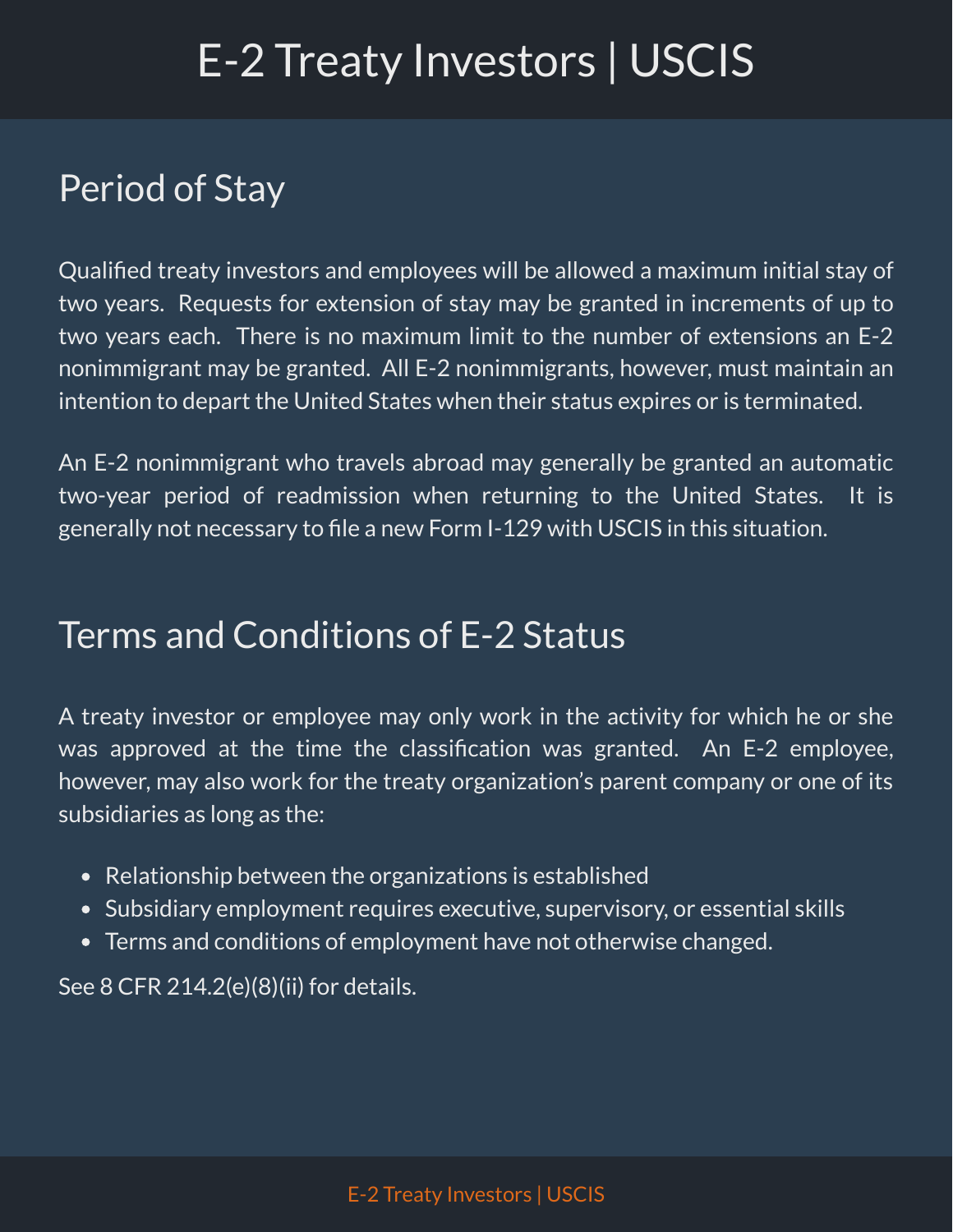USCIS must approve any substantive change in the terms or conditions of E-2 status. A "substantive change" is defined as a fundamental change in the employer's basic characteristics, such as, but not limited to, a merger, acquisition, or major event which affects the treaty investor or employee's previously approved relationship with the organization. The treaty investor or enterprise must notify USCIS by filing a new Form I-129 with fee, and may simultaneously request an extension of stay for the treaty investor or affected employee. The Form I-129 must include evidence to show that the treaty investor or affected employee continues to qualify for E-2 classification.

It is not required to file a new Form I-129 to notify USCIS about non-substantive changes. A treaty investor or organization may seek advice from USCIS, however, to determine whether a change is considered substantive. To request advice, the treaty investor or organization must file Form I-129 with fee and a complete description of the change.

See 8 CFR 214.2(e)(8) for more information on terms and conditions of E-2 treaty investor status.

A strike or other labor dispute involving a work stoppage at the intended place of employment may affect a Canadian or Mexican treaty investor or employee's ability to obtain E-2 status. See 8 CFR 214.2(e)(22) for details.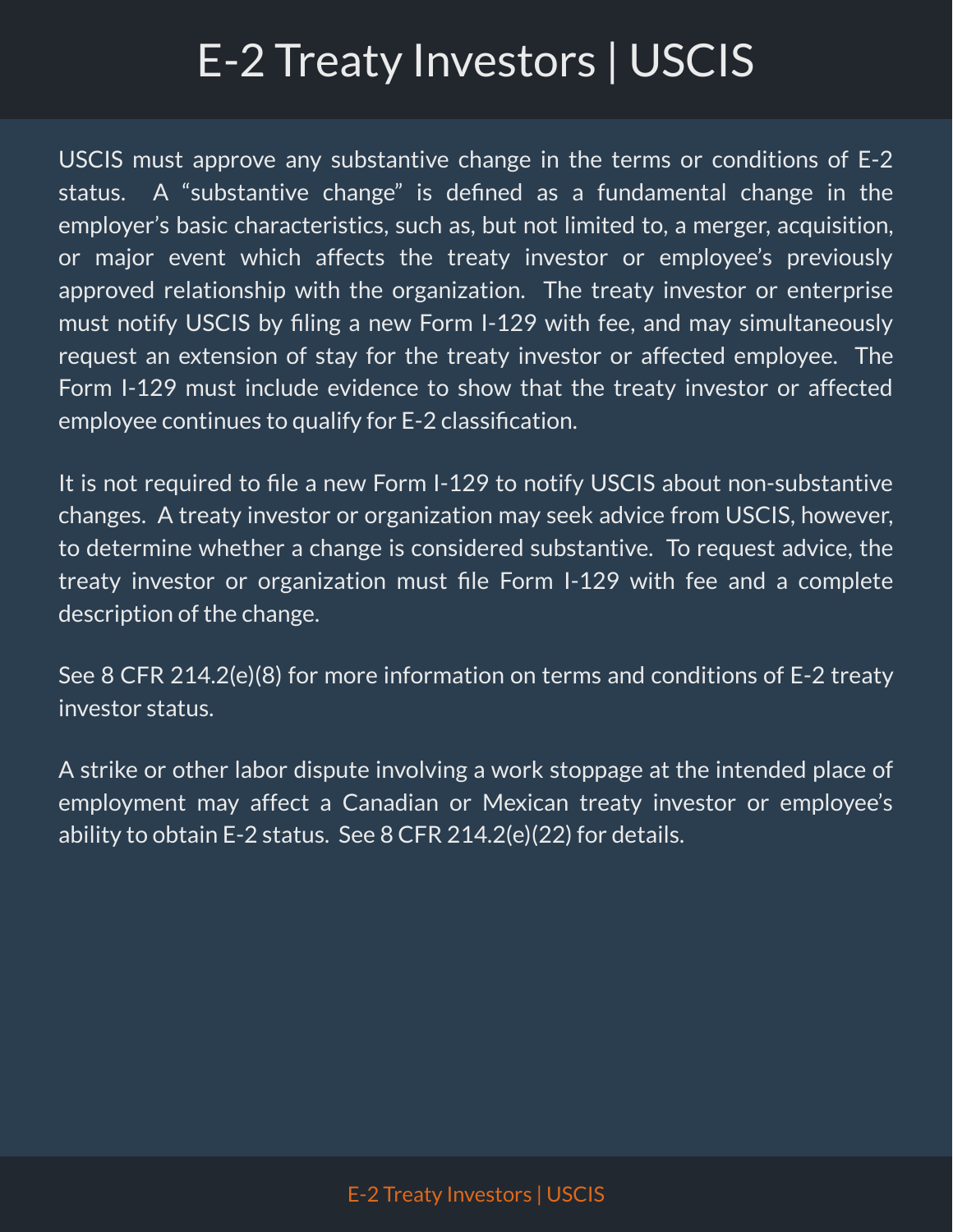#### Family of E-2 Treaty Investors and Employees

Treaty investors and employees may be accompanied or followed by spouses and unmarried children who are under 21 years of age. Their nationalities need not be the same as the treaty investor or employee. These family members may seek E-2 nonimmigrant classification as dependents and, if approved, generally will be granted the same period of stay as the employee. If the family members are already in the United States and are seeking change of status to or extension of stay in an  $E$ -2 dependent classification, they may apply by filing a single Form I-539 with fee. Spouses of E-2 workers may apply for work authorization by filing Form  $I-765$  with fee. If approved, there is no specific restriction as to where the  $E-2$ spouse may work.

As discussed above, the E-2 treaty investor or employee may travel abroad and will generally be granted an automatic two-year period of readmission when returning to the United States. Unless the family members are accompanying the E-2 treaty investor or employee at the time the latter seeks readmission to the United States, the new readmission period will not apply to the family members. To remain lawfully in the United States, family members must carefully note the period of stay they have been granted in E-2 status, and apply for an extension of stay before their own validity expires.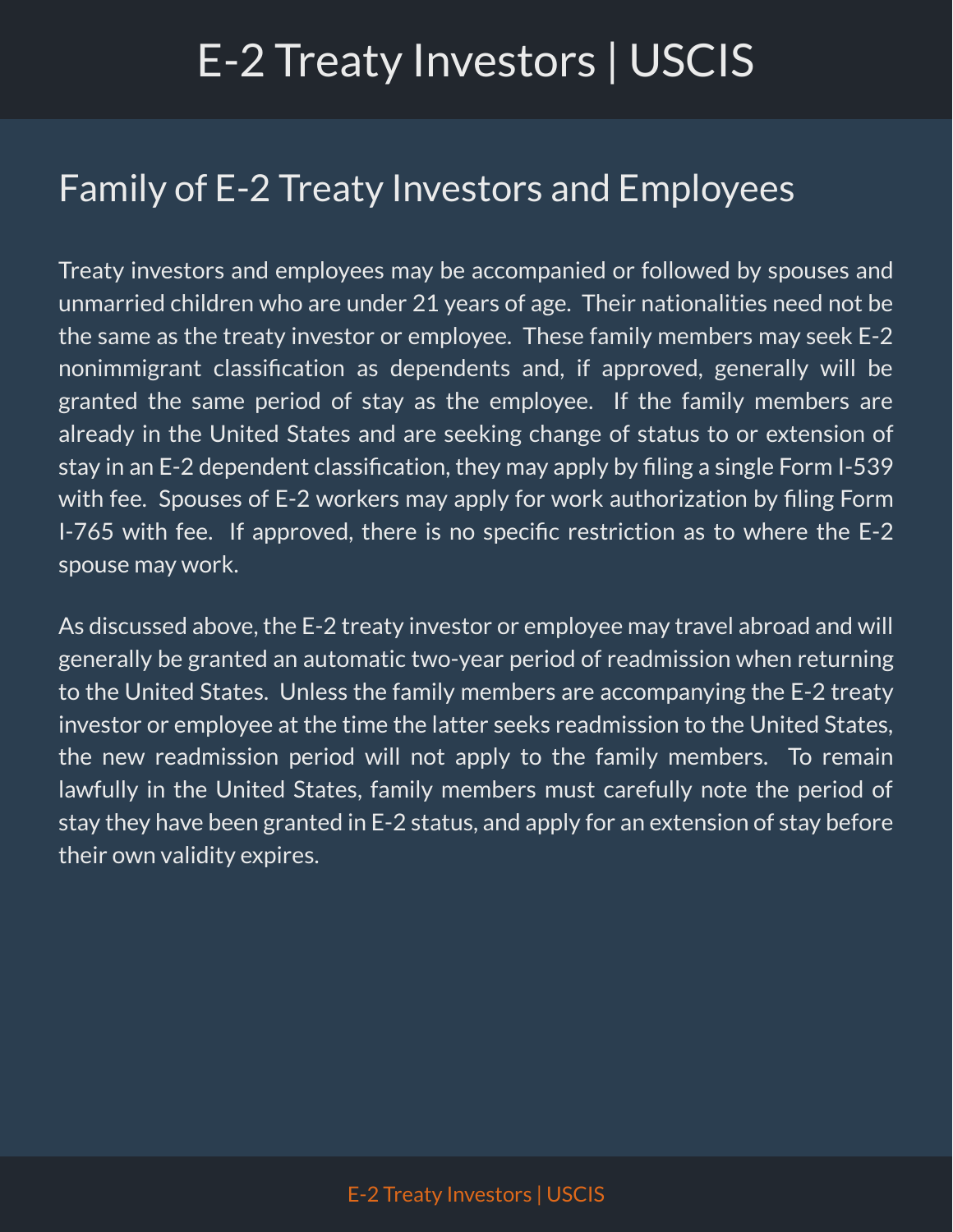| Country                   | Classification | <b>Effective Date</b> |
|---------------------------|----------------|-----------------------|
| <b>Albania</b>            | $E-2$          | January 4, 1998       |
| Argentina                 | E-1            | October 20, 1994      |
| Argentina                 | $E-2$          | October 20, 1994      |
| Armenia                   | $E-2$          | March 29, 1996        |
| <b>Australia</b>          | $E-1$          | December 16, 1991     |
| Australia                 | $E-2$          | December 27, 1991     |
| Australia 12              | $E-3$          | September 2, 2005     |
| Austria                   | $E-1$          | May 27, 1931          |
| Austria                   | $E-2$          | May 27, 1931          |
| Azerbaijan                | $E-2$          | August 2, 2001        |
| <b>Bahrain</b>            | $E-2$          | May 30, 2001          |
| <b>Bangladesh</b>         | $E-2$          | July 25, 1989         |
| <b>Belgium</b>            | $E-1$          | October 3, 1963       |
| <b>Belgium</b>            | $E-2$          | October 3, 1963       |
| <b>Bolivia</b>            | $E-1$          | November 09, 1862     |
| Bolivia 13                | $E-2$          | June 6, 2001          |
| Bosnia and Herzegovina 11 | $E-1$          | November 15, 1882     |
| Bosnia and Herzegovina 11 | $E-2$          | November 15, 1882     |
| <b>Brunei</b>             | $E-1$          | July 11, 1853         |
| <b>Bulgaria</b>           | $E-2$          | June 2, 1994          |
| Cameroon                  | $E-2$          | April 6, 1989         |
| Canada                    | $E-1$          | January 1, 1993       |
| Canada                    | $E-2$          | January 1, 1993       |
| <b>Chile</b>              | $E-1$          | January 1, 2004       |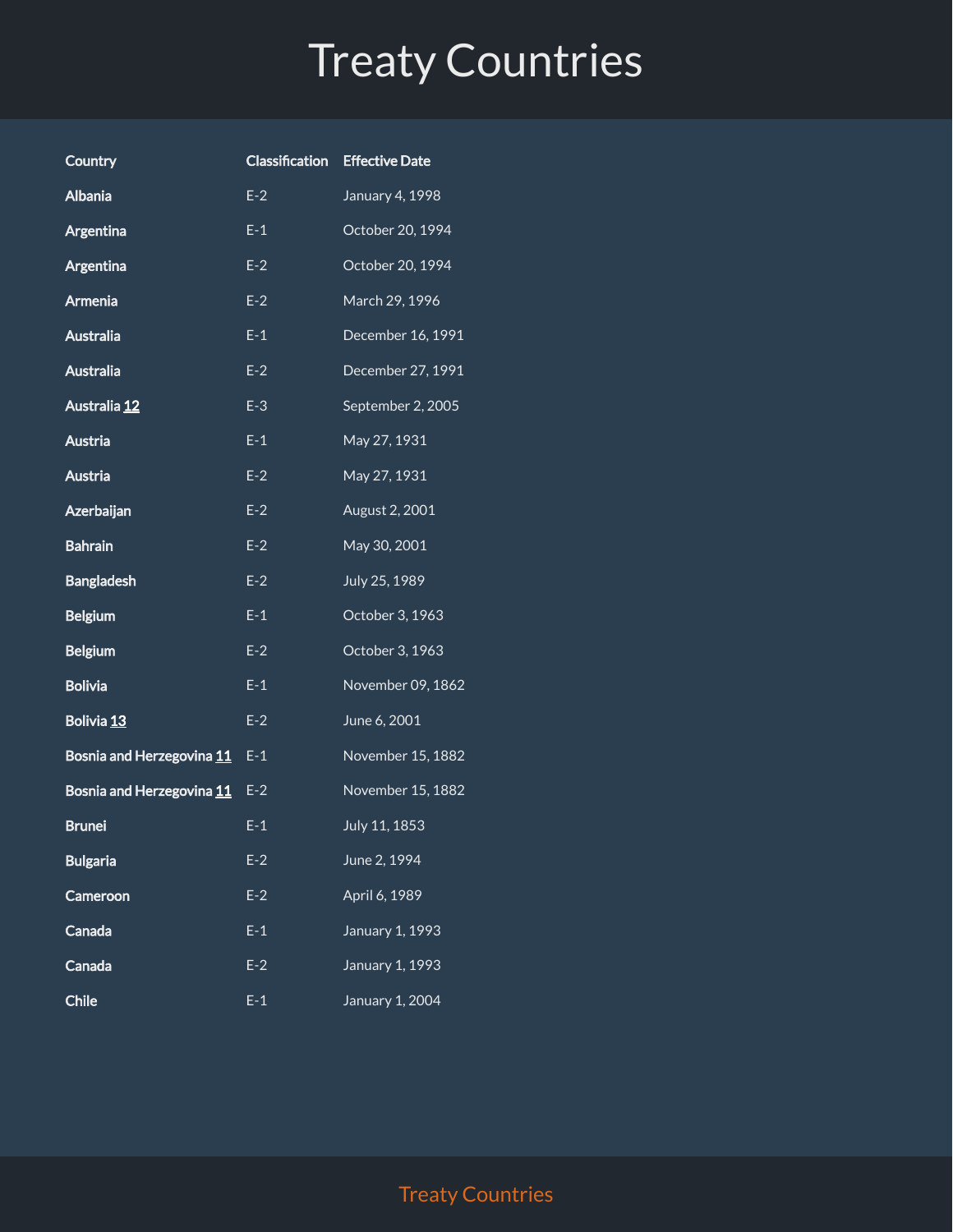| <b>Chile</b>        |       | E-2 January 1, 2004 |
|---------------------|-------|---------------------|
| China (Taiwan) 1    | $E-1$ | November 30, 1948   |
| China (Taiwan) 1    | $E-2$ | November 30, 1948   |
| Colombia            | $E-1$ | June 10, 1848       |
| Colombia            | $E-2$ | June 10, 1848       |
| Congo (Brazzaville) |       | E-2 August 13, 1994 |
| Congo (Kinshasa)    | $E-2$ | July 28, 1989       |
| Costa Rica          | $E-1$ | May 26, 1852        |
| Costa Rica          | $E-2$ | May 26, 1852        |
| Croatia 11          | $E-1$ | November 15, 1882   |
| Croatia 11          | $E-2$ | November 15, 1882   |
| Czech Republic 2    | $E-2$ | January 1, 1993     |
| Denmark 3           | $E-1$ | July 30, 1961       |
| <b>Denmark</b>      | $E-2$ | December 10, 2008   |
| Ecuador 14          | $E-2$ | May 11, 1997        |
| <b>Egypt</b>        | $E-2$ | June 27, 1992       |
| <b>Estonia</b>      | $E-1$ | May 22, 1926        |
| <b>Estonia</b>      | $E-2$ | February 16, 1997   |
| Ethiopia            | $E-1$ | October 8, 1953     |
| Ethiopia            | $E-2$ | October 8, 1953     |
| <b>Finland</b>      | $E-1$ | August 10, 1934     |
| <b>Finland</b>      | $E-2$ | December 1, 1992    |
| France 4            | $E-1$ | December 21, 1960   |
| France 4            | $E-2$ | December 21, 1960   |
| Georgia             | $E-2$ | August 17, 1997     |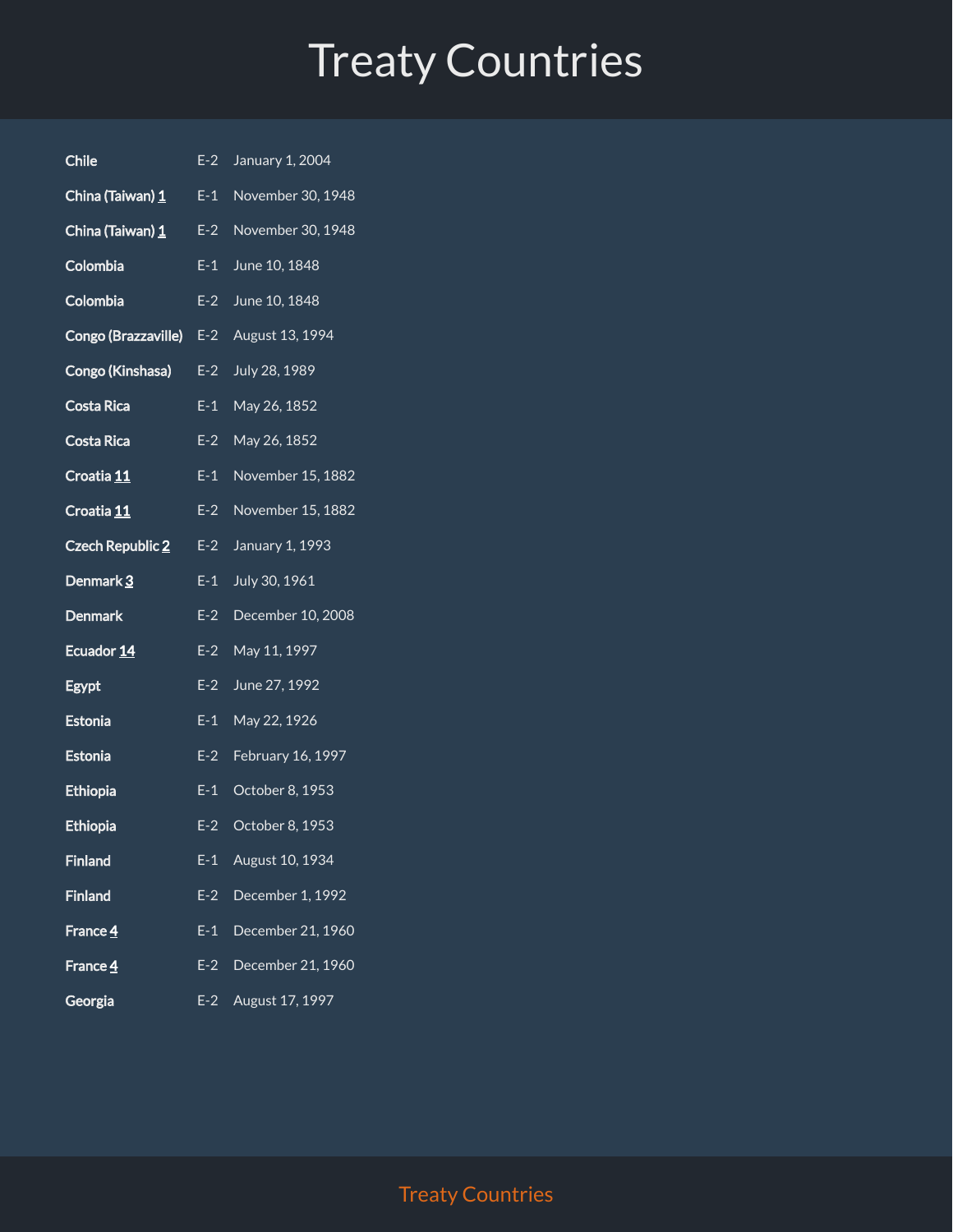Germany E-1 July 14, 1956 Germany E-2 July 14, 1956 Greece E-1 October 13, 1954 Grenada E-2 March 3, 1989 Honduras E-1 July 19, 1928 Honduras E-2 July 19, 1928 Iran E-1 June 16, 1957 **Iran** E-2 June 16, 1957 Ireland E-1 September 14, 1950 Ireland E-2 November 18, 1992 **Israel** E-1 April 3, 1954 **Italy E-1** July 26, 1949 Italy E-2 July 26, 1949 Jamaica E-2 March 7, 1997 **Japan [5](https://app.designrr.io/#5)** E-1 October 30, 1953 **Japan [5](https://app.designrr.io/#5)** E-2 October 30, 1953 Jordan E-1 December 17, 2001 Jordan E-2 December 17, 2001 Kazakhstan E-2 January 12, 1994 Korea (South) E-1 November 7, 1957 Korea (South) E-2 November 7, 1957 Kosovo [11](https://app.designrr.io/#11) E-1 November 15, 1882 Kosovo [11](https://app.designrr.io/#11) E-2 November 15, 1882 Kyrgyzstan E-2 January 12, 1994 Latvia E-1 July 25, 1928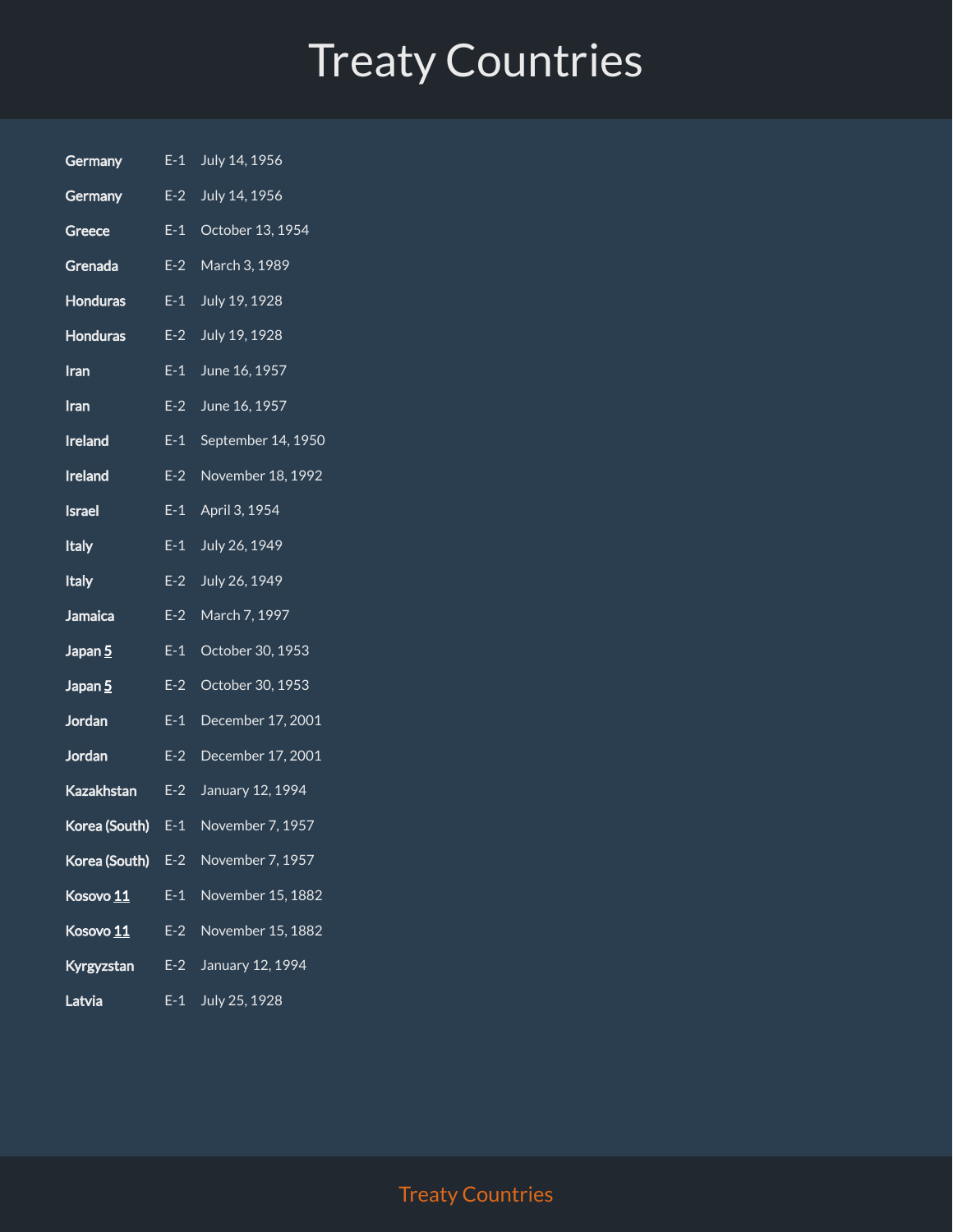- Latvia E-2 December 26, 1996
- Liberia E-1 November 21, 1939
- Liberia E-2 November 21, 1939
- Lithuania E-2 November 22, 2001
- Luxembourg E-1 March 28, 1963
- Luxembourg E-2 March 28, 1963
- Macedonia [11](https://app.designrr.io/#11) E-1 November 15, 1882
- Macedonia [11](https://app.designrr.io/#11) E-2 November 15, 1882
- Mexico E-1 January 1, 1994
- Mexico E-2 January 1, 1994
- Moldova E-2 November 25, 1994
- Mongolia E-2 January 1, 1997
- Montenegro [11](https://app.designrr.io/#11) E-1 November 15, 1882
- Montenegro [11](https://app.designrr.io/#11) E-2 November 15, 1882
- Morocco E-2 May 29, 1991
- Netherlands [6](https://app.designrr.io/#6) E-1 December 5, 1957
- Netherlands [6](https://app.designrr.io/#6) E-2 December 5, 1957
- Norway [7](https://app.designrr.io/#7) E-1 January 18, 1928
- **Norway [7](https://app.designrr.io/#7)** E-2 January 18, 1928
- **Oman** E-1 June 11, 1960
- **Oman** E-2 June 11, 1960
- Pakistan E-1 February 12, 1961
- Pakistan E-2 February 12, 1961
- Panama E-2 May 30, 1991
- Paraguay E-1 March 07, 1860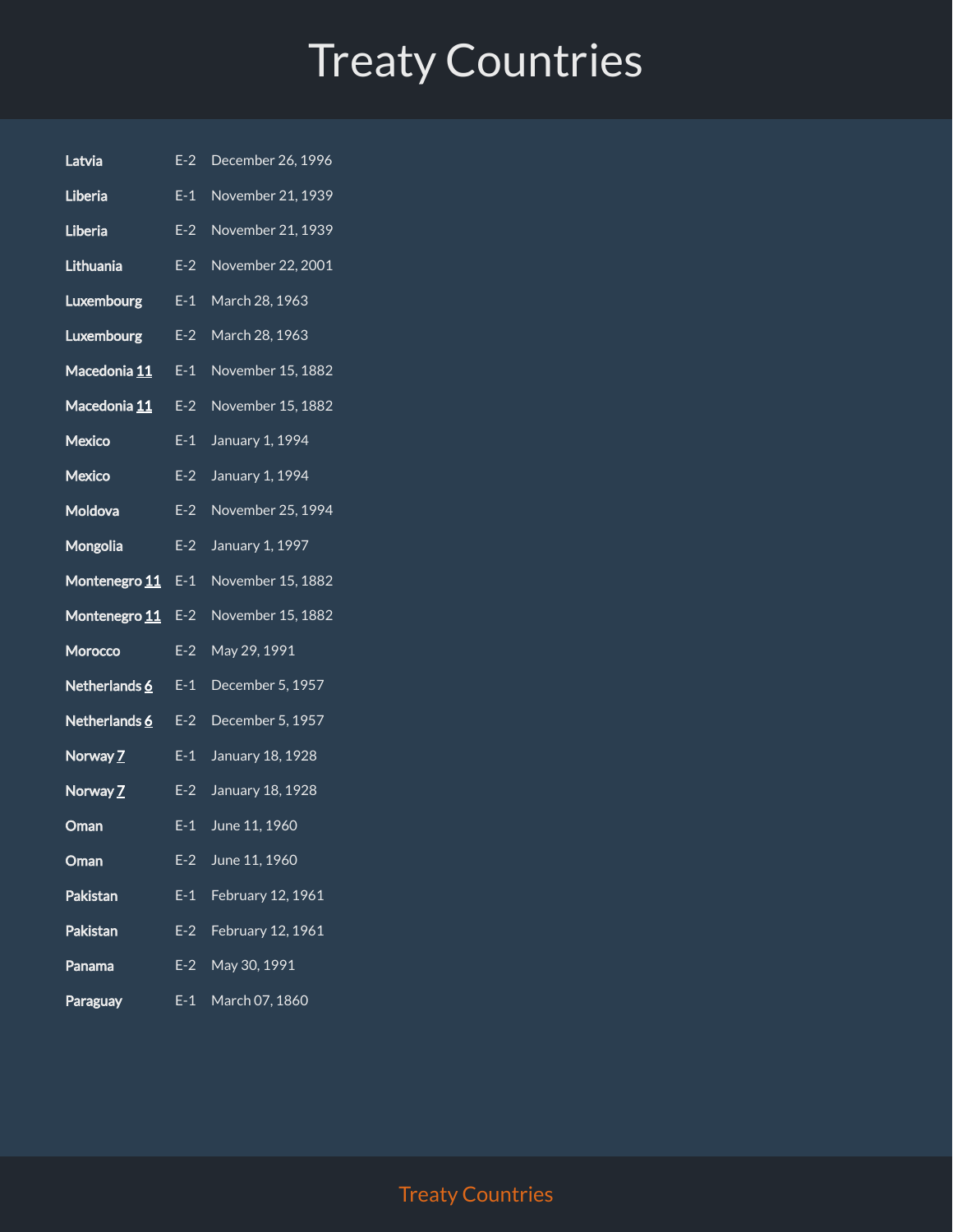| Paraguay                 | $E-2$ | March 07, 1860    |
|--------------------------|-------|-------------------|
| <b>Philippines</b>       | $E-1$ | September 6, 1955 |
| <b>Philippines</b>       | $E-2$ | September 6, 1955 |
| Poland                   | $E-1$ | August 6, 1994    |
| Poland                   | $E-2$ | August 6, 1994    |
| Romania                  | $E-2$ | January 15, 1994  |
| Senegal                  | $E-2$ | October 25, 1990  |
| Serbia <u>11</u>         | $E-1$ | November 15,1882  |
| Serbia <u>11</u>         | $E-2$ | November 15,1882  |
| Singapore                | $E-1$ | January 1, 2004   |
| Singapore                | $E-2$ | January 1, 2004   |
| Slovak Republic <u>2</u> | $E-2$ | January 1, 1993   |
| Slovenia 11              | $E-1$ | November 15, 1882 |
| Slovenia 11              | $E-2$ | November 15, 1882 |
| Spain 8                  | $E-1$ | April 14, 1903    |
| Spain 8                  | $E-2$ | April 14, 1903    |
| Sri Lanka                | $E-2$ | May 1, 1993       |
| Suriname 9               | $E-1$ | February 10, 1963 |
| Suriname <u>9</u>        | $E-2$ | February 10, 1963 |
| Sweden                   | $E-1$ | February 20, 1992 |
| Sweden                   | $E-2$ | February 20, 1992 |
| <b>Switzerland</b>       | $E-1$ | November 08, 1855 |
| Switzerland              | $E-2$ | November 08, 1855 |
| <b>Thailand</b>          | $E-1$ | June 8, 1968      |
| <b>Thailand</b>          | $E-2$ | June 8, 1968      |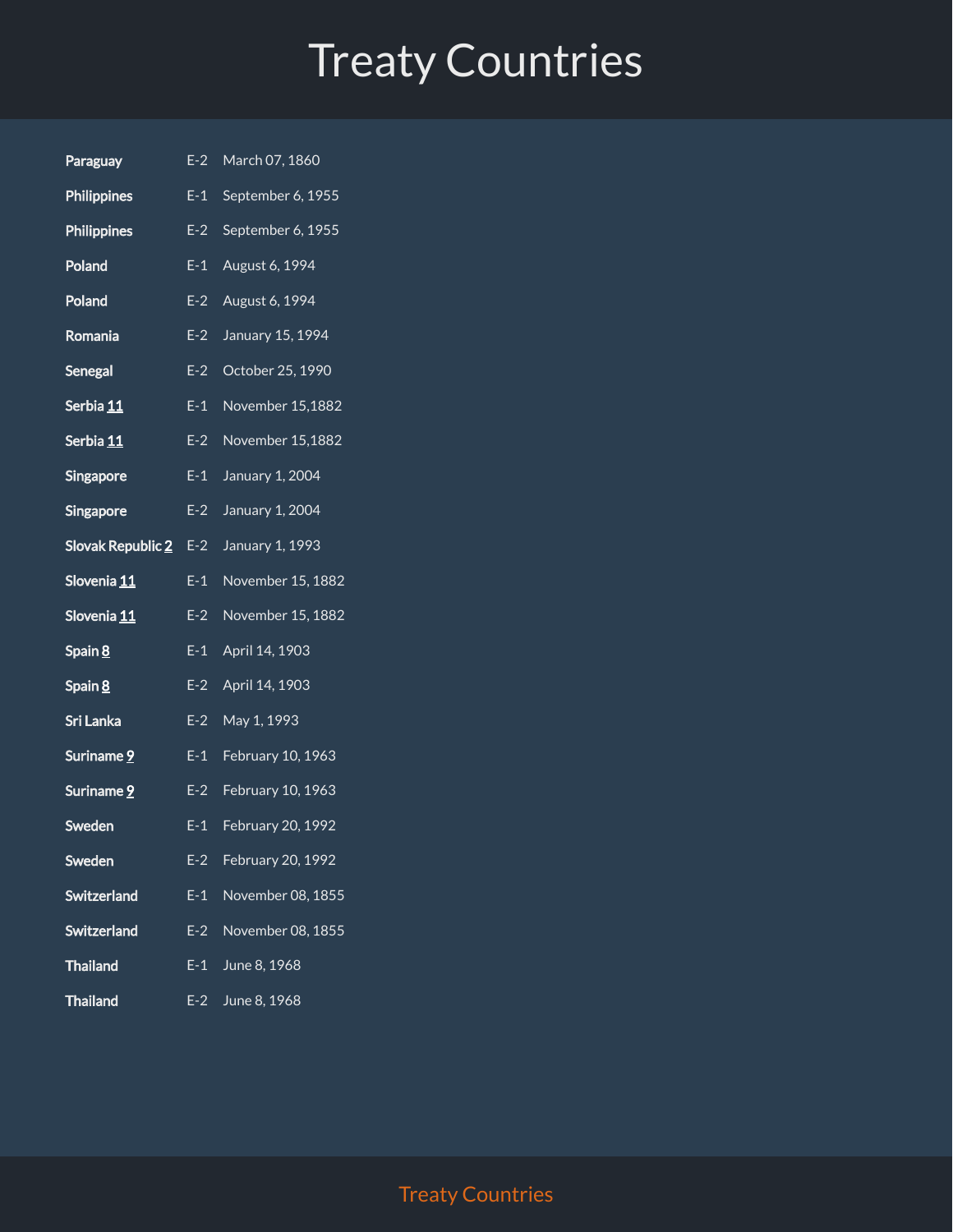| <b>Togo</b>                  | $E-1$ | February 5, 1967  |
|------------------------------|-------|-------------------|
| <b>Togo</b>                  | $E-2$ | February 5, 1967  |
| <b>Trinidad &amp; Tobago</b> | $E-2$ | December 26, 1996 |
| <b>Tunisia</b>               | $E-2$ | February 7, 1993  |
| <b>Turkey</b>                | $E-1$ | February 15, 1933 |
| <b>Turkey</b>                | $E-2$ | May 18, 1990      |
| <b>Ukraine</b>               | $E-2$ | November 16, 1996 |
| United Kingdom 10            | $E-1$ | July 03, 1815     |
| United Kingdom 10            | $E-2$ | July 03, 1815     |
| Yugoslavia 11                | $E-1$ | November 15, 1882 |
| Yugoslavia <u>11</u>         | $E-2$ | November 15, 1882 |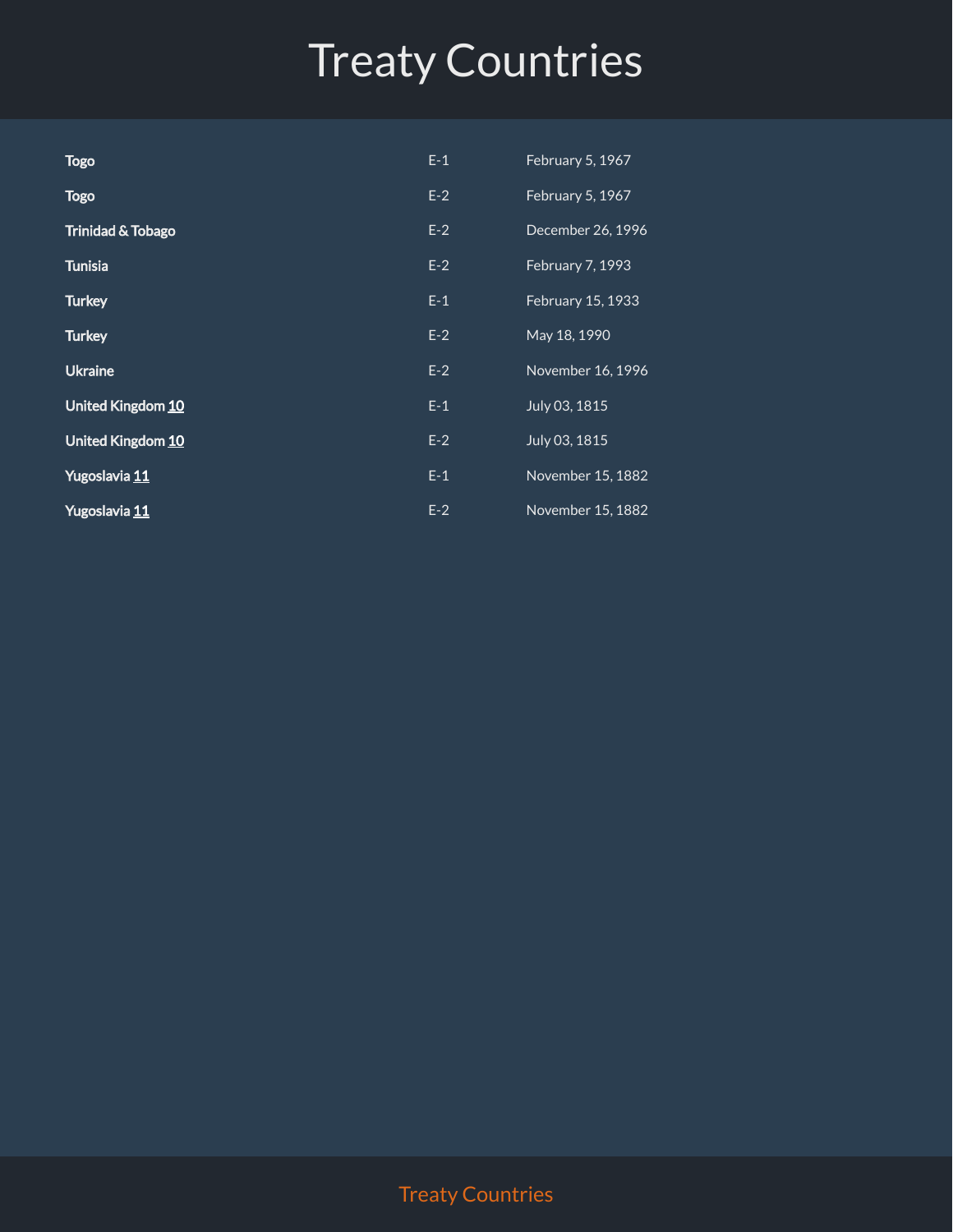#### **Country Specific Footnotes**

- 1. China (Taiwan) Pursuant to Section 6 of the Taiwan Relations Act, (TRA) Public Law 96-8, 93 Stat, 14, and Executive Order 12143, 44 F.R. 37191, this agreement which was concluded with the Taiwan authorities prior to January 01, 1979, is administered on a nongovernmental basis by the American Institute in Taiwan, a nonprofit District of Columbia corporation, and constitutes neither recognition of the Taiwan authorities nor the continuation of any official relationship with Taiwan.
- 2. Czech Repubilc and Slovak Republic The Treaty with the Czech and Slovak Federal Republic entered into force on December 19, 1992; entered into force for the Czech Republic and Slovak Republic as separate states on January 01, 1993.
- 3. Denmark The Treaty which entered into force on July 30, 1961, does not apply to Greenland.
- 4. France The Treaty which entered into force on December 21, 1960, applies to the departments of Martinique, Guadeloupe, French Guiana and Reunion.
- 5. Japan The Treaty which entered into force on October 30, 1953, was made applicable to the Bonin Islands on June 26, 1968, and to the Ryukyu Islands on May 15, 1972.
- 6. Netherlands The Treaty which entered into force on December 05, 1957, is applicable to Aruba and Netherlands Antilles.
- 7. Norway The Treaty which entered into force on September 13, 1932, does not apply to Svalbard (Spitzbergen and certain lesser islands).
- 8. Spain The Treaty which entered into force on April 14, 1903, is applicable to all territories.
- 9. Suriname The Treaty with the Netherlands which entered into force December 05, 1957, was made applicable to Suriname on February 10, 1963.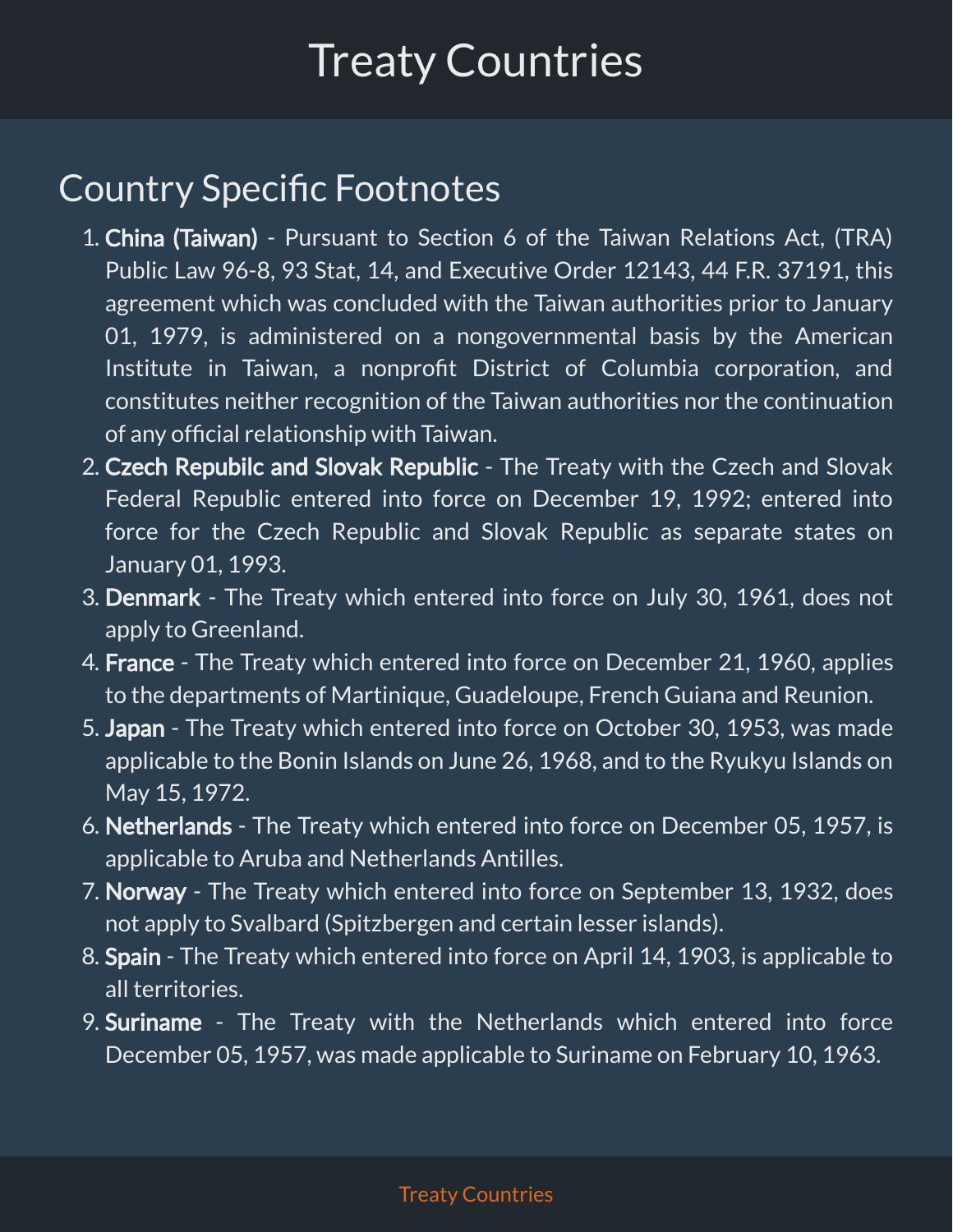- 10. United Kingdom The Convention which entered into force on July 03, 1815, applies only to British territory in Europe (the British Isles (except the Republic of Ireland), the Channel Islands and Gibraltar) and to "inhabitants" of such territory. This term, as used in the Convention, means "one who resides actually and permanently in a given place, and has his domicile there." Also, in order to qualify for treaty trader or treaty investor status under this treaty, the alien must be a national of the United Kingdom. Individuals having the nationality of members of the Commonwealth other than the United Kingdom do not qualify for treaty trader or treaty investor status under this treaty.
- 11. Yugoslavia The U.S. view is that the Socialist Federal Republic of Yugoslavia (SFRY) has dissolved and that the successors that formerly made up the SFRY - Bosnia and Herzegovina, Croatia, the Republic of Macedonia, Slovenia, Montenegro, Serbia, and Kosovo a continue to be bound by the treaty in force with the SFRY and the time of dissolution.
- 12. The E-3 visa is for nationals of the Commonwealth of Australia who wish to enter the United States to perform services in a "specialty occupation." The term "specialty occupation" means an occupation that requires theoretical and practical application of a body of highly specialized knowledge, and attainment of a bachelor's or higher degree in the specific specialty (or its equivalent) as a minimum for entry into the occupation in the United States. The definition is the same as the Immigration and Nationality Act definition of an H-1B specialty occupation.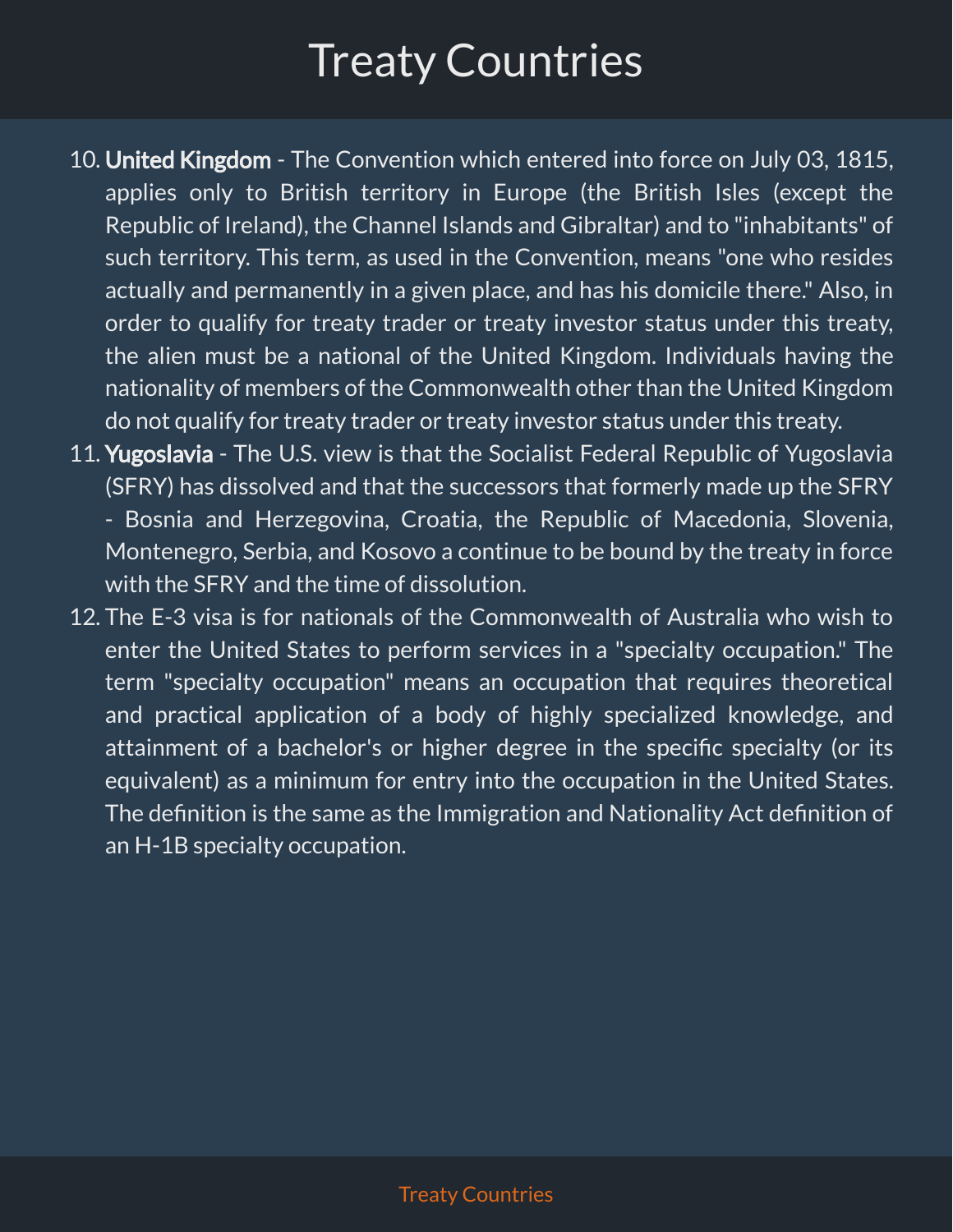- 13. Bolivia Bolivian nationals with qualifying investments in place in the United States by June 10, 2012 continue to be entitled to E-2 classification until June 10, 2022. The only nationals of Bolivia (other than those qualifying for derivative status based on a familial relationship to an E-2 principal alien) who may qualify for E-2 visas at this time are those applicants who are coming to the United States to engage in E-2 activity in furtherance of covered investments established or acquired prior to June 10, 2012.
- 14. Ecuadorian nationals with qualifying investments in place in the United States by May 18, 2018 continue to be entitled to  $E$ -2 classification until May 18, 2028. The only nationals of Ecuador (other than those qualifying for derivative status based on <sup>a</sup> familial relationship to an E-2 principal alien) who may qualify for E-2 visas at this time are those applicants who are coming to the United States to engage in E-2 activity in furtherance of covered investments established or acquired prior to May 18, 2018.